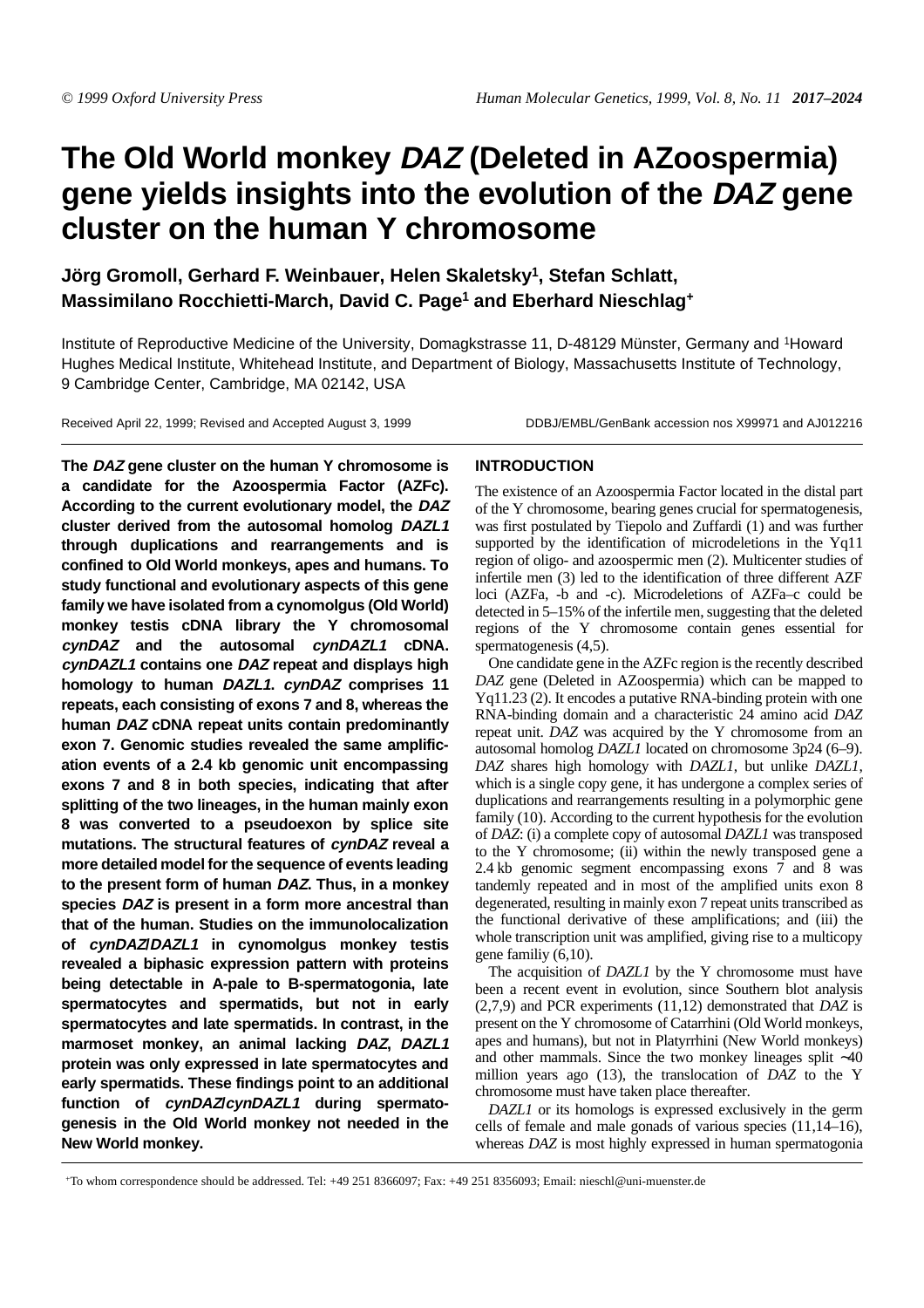# cynDAZL

<span id="page-1-0"></span>

**Figure 1.** Schematic graphic representation of *cynDAZL1* and *cynDAZ*. The boxes indicate the ORF starting with +1. Numbering of the different exons and their corresponding sizes was done in homology with human *DAZL1* and *DAZ* (6). Untranslated regions are shown by a line and the location of the RNA-binding domain by brackets. The putative glycosylation sites are marked by circles and the putative phosphorylation sites by asterisks. Within the UTR of *cynDAZL1* and *cynDAZ* one polyadenylation signal (AATAAA) for each cDNA can be identified. The sequences have been deposited in the EMBL database under accession nos X99971 for *cynDAZL1* and AJ012216 for *cynDAZ*.

([17\)](#page-7-14). In mice expression of the autosomal *DAZL1* gene is confined to B-spermatogonia, early spermatocytes, and highest expression can be observed in pachytene spermatocytes ([18](#page-7-15)). Elimination of the *DAZL1* gene in knock-out mice resulted in the complete absence of germ cells beyond the spermatogonial stage, indicating a crucial function of *DAZL1* before or during the onset of meiotic cell divisions ([18\)](#page-7-15). Similarly, in the fruitfly, the loss of *boule*, a *DAZL1* homolog, caused a meiotic arrest of germ cells [\(19\)](#page-7-16).

Old World monkeys represent important and valuable animal models for the study of many aspects of human reproduction. Among the various species in use, the cynomolgus monkey (*Macaca fascicularis*) is particularly well characterized with regard to testicular physiology and gametogenesis ([20](#page-7-17)[–22](#page-7-18)). The fact that Old World monkeys possess a Y-chromosomal *DAZ*, which is absent in other animal models, renders them an exceptional animal suitable for the functional analyis of *DAZ* and its importance for human spermatogenesis. Accordingly, we have cloned the autosomal and Y-chromosomal *DAZ* homologs of the cynomolgus monkey *M.fascicularis* and characterized their expression.

#### **RESULTS**

#### **The autosomal** *cynDAZL1* **cDNA**

On screening the monkey testis cDNA library using a human *DAZL1* cDNA probe, five positive clones were identified. Four of the cDNA clones turned out to be identical on restriction site and sequence analysis. The cDNA consists of 3016 nucleotides encoding 295 amino acids (Fig. [1\)](#page-7-19). The open reading frame (ORF) matches the partial sequence of *cynDAZL1A* cDNA obtained by RT–PCR and was previously published by us ([11\)](#page-7-9). Therefore, the full-length cDNA sequence isolated here, including the 3′- and 5′-untranslated region (UTR), was designated as the autosomal cynomolgus *cynDAZL1* cDNA. The deduced protein consists of 295 amino acids with an estimated molecular mass of 33.1 kDa. In the N-terminal part one RNA-binding domain bearing the RNP-2 (VFVGGI) and RNP-1 (KGYGFVSF) motifs can be allocated. The ORF is preceded by a 210 nucleotide 5′- UTR, and after the stop codon is followed by a 3′-UTR with 1918 nucleotides.

#### **The Y-chromosomal** *cynDAZ* **cDNA**

The *cynDAZ* cDNA sequence (Fig. [1](#page-7-19)) is a composite of the partial cDNA of the remaining fifth clone and a 5′-RACE product using adult monkey testis mRNA as a template. The 5′-RACE products overlapped the cDNA insert by 50 nucleotides and extended 471 nucleotides further to the 5′ end.

The *cynDAZ* cDNA shares high homology with the *cynDAZL1* cDNA, but is much larger and has a more complex structure. It covers 4490 nucleotides with 13 nucleotides for the 5′-UTR and 2032 nucleotides forming the 3′-UTR. Inspection of the ORF, extending from +1 to 2454, revealed the presence of a structure consisting of exons 1–6 (since no data on the genomic organization of the *cynDAZ* gene are available, exon numbering followed the human *DAZ* and *DAZL1* gene structure) followed by exon 7, with the 72 bp repeat unit, and exon 8. However, after exon 8 a truncated 57 nucleotide copy of exon 7 is present, directly followed by another exon 2. The cDNA continues with a stretch of nucleotides corresponding to exons 2–6 and a repeat unit structure of 123 nucleotides consisting of exon 7 (72 nucleotides) and exon 8 (51 nucleotides). In total, 11 such exon 7 and 8 repeat units can be identified. After the fifth repeat, the motif is interrupted by the lack of one exon 7 copy, resulting in two adjacent exons 8. Within the eighth repeat exon 7 possesses 75 instead of 72 nucleotides. In the 11th repeat unit, exon 8 is truncated (35 nucleotides) and the nucleotide sequence proceeds with a single exon 7 followed by exons 10 and 11. Exon 9 is lacking within the cDNA. Experiments in which *cynDAZ* specific primer sequences from exon 11 were used for PCR from male or female monkey genomic DNA gave rise to an amplicon only in the male, suggesting a Y-chromosomal localization of *cynDAZ* cDNA (data not shown).

To exclude the possibility that the *cynDAZ* cDNA structure obtained is due to a failure during the generation of the cDNA library, we performed additional RT–PCR experiments using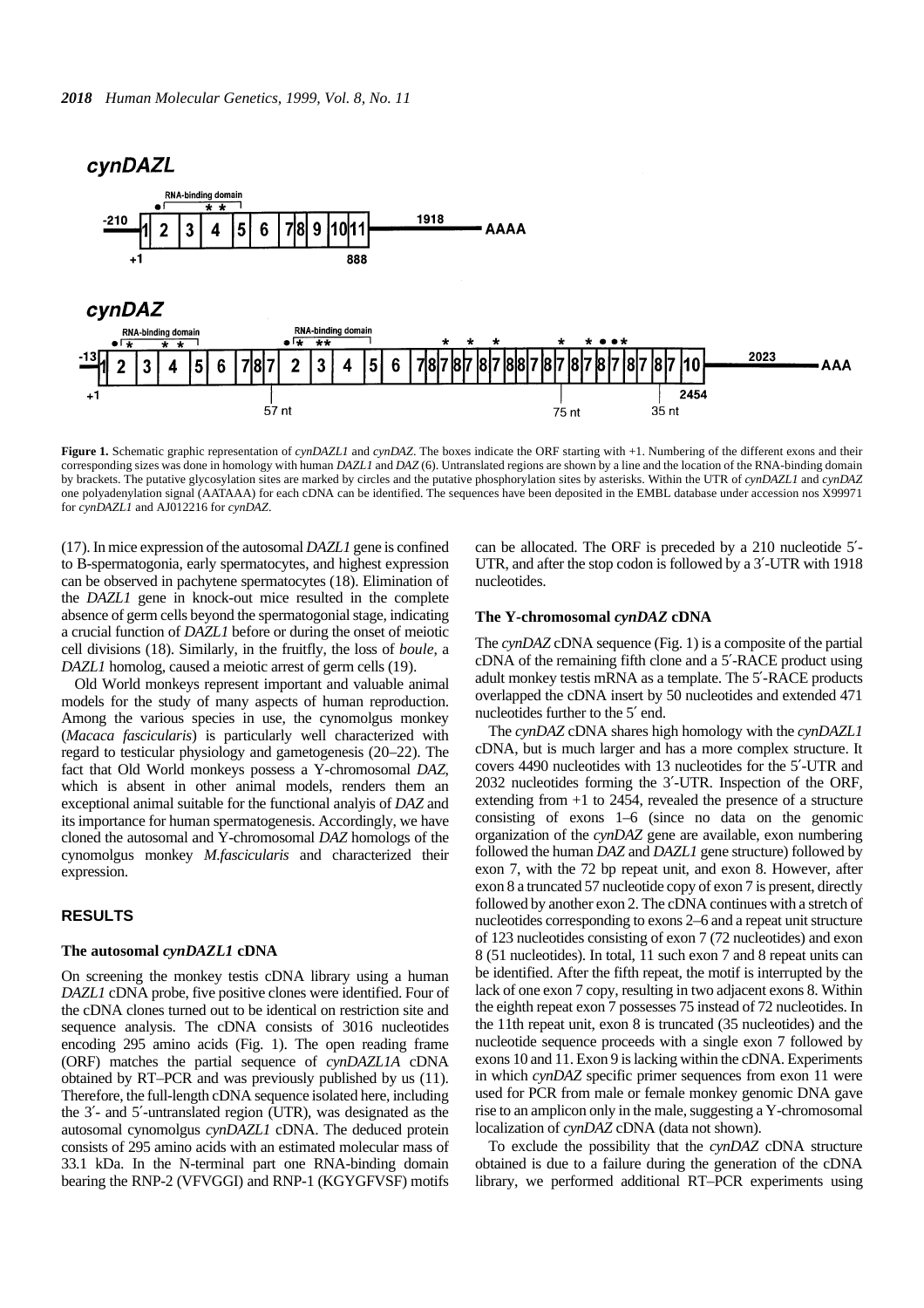<span id="page-2-0"></span>

**Figure 2.** Nucleotide sequence comparison of the junctions between the different 2.4 kb repeats encompassing exons 7 and 8 of monkey and human. The overall homology is  $82\%$  and the junction consensus sequence (CCCCCCT) is boxed. The primer sequences used to amplify the 262 bp fragment from genomic DNA from male humans and monkeys are underlined. The human sequences are taken from a *DAZ* cosmid (AC0000021).

monkey testis total RNA. cDNA synthesis using a primer located in the second exon 2 followed by subsequent PCR using primer pairs located in the first exons 2 and 6 (Fig. [1\)](#page-1-0), gave rise to an amplicon identical to the cDNA clone. Similar to this, we also confirmed the presence of the different repeats within the cDNA using primer pairs located in the second RNA-binding domain and exon 11. Both products were sequenced and confirmed the observed cDNA structure of *cynDAZ* (data not shown). However, by using this approach, we cannot exclude the existence of other *cynDAZ* isoforms being expressed in the monkey testis.

The ORF consists of 2454 nucleotides encoding 816 amino acids with a calculated molecular mass of 93.2 kDa and an isoelectric point (pI) of 9.24. Two RNA-binding domains, interrupted by a partial repeat structure, are present in the N-terminal part. The second domain is followed by several repeat units encoded by exons 7 and 8 with 41 amino acids (123 nucleotides) each. Further characteristic features of the putative protein structure include an adjacent exon 8/exon 8 after the fifth repeat unit and a truncated last exon 8 preceding a singular exon 7, which leads to a shift in the ORF terminating translation within exon 10 (Fig. [1\)](#page-1-0)

Comparison of *cynDAZL1* and *cynDAZ* with respect to specific amino acid motifs revealed four putative N-linked glycosylation sites in *cynDAZ* cDNA (Fig. [1](#page-1-0)) and one in *cynDAZL1* cDNA. The most striking difference is the number of putative PKC phosphorylation sites, where (ST)-x-(RK) is the consensus motif. Two such sites are present in *cynDAZL1*, whereas 12 can be identified in *cynDAZ*, mainly located in exon 7 copies.

## **Analysis of the genomic repeat structure**

In the human, the *DAZ* repeat structure has evolved by tandem amplification of a 2.4 kb genomic segment encompassing exons 7 and 8 [\(6](#page-7-5)). The junction sequence between two such repeats consists of a poly(C) sequence, which is present in all human repeats. To investigate whether a similar repeat unit is present on the Y chromosome of the monkey, sequences 5′ or 3′ of the human repeat unit junction were used for primer selection.



**Figure 3.** Northern blot hybridization of poly(A)-RNA obtained from different monkey testes (testis-1–3) and from different tissues (kidney, brain, adrenal). The positions of the 18 S and 28 S rRNA bands, which were still visible after mRNA isolation, are indicated. The blot was first hybridized to a specific *cynDAZ* cRNA probe, comprising four exon 7/exon 8 repeats (left side; exposure time 7 days) and, after stripping, reprobed to a cRNA, comprising the whole ORF of *cynDAZL1* (11) (right side; exposure time 2 days).

Following PCR with genomic DNA obtained from male or female monkeys, an amplification product was obtained only in the male monkey. A junction sequence (CCCCT) similar to that in the human was identified (Fig. [2\)](#page-2-0). The homology of the monkey and human Y region shown in Figure [3](#page-2-0) reaches 81%.

#### **Nucleotide and amino acid sequence comparisons**

A detailed comparison of the nucleotide and amino acid sequences of monkey *cynDAZ* and *cynDAZL1* and the corresponding human *DAZ*/*DAZL1* is presented in Table [1.](#page-3-0) Within the ORF the overall nucleotide sequence homology of the monkey *cynDAZL1* and human *DAZL1* cDNA reaches ∼98%. When the 3'-UTRs from the human and monkey autosomal *DAZL1* are compared, a similar homology (94%) is attained.

Similarity drops to 87% (amino acid) and 91% (nucleotide) when autosomal *DAZL1* and Y-chromosomal *DAZ* from the monkey are compared. The predicted overall amino acid sequence is characterized by a high percentage of proline (14%) and tyrosine (9.8%) residues, mainly located in the repeat units. The abundance of these two amino acids are markedly lower in *cynDAZL1* with proline representing 10% and tyrosine 5%, respectively.

#### **Expression of** *cynDAZ* **and** *cynDAZL1*

*Northern blot hybridization.* Northern blot hybridization of different monkey tissues performed under stringent conditions with a cRNA probe obtained from *cynDAZ* encompassing four exon 7/exon 8 repeats, yielded three testis-specific transcripts, of 1.6, 3.5 and 5.8 kb, respectively (Fig. [3](#page-2-0)). Reprobing the same northern blot with a cRNA probe covering the ORF of *cynDAZL1* led to the identification of two testis-specific transcripts with 1.6 and 3.5 kb, respectively. Identical transcripts are present in the testes of three different monkeys. No signals could be observed in other monkey tissues.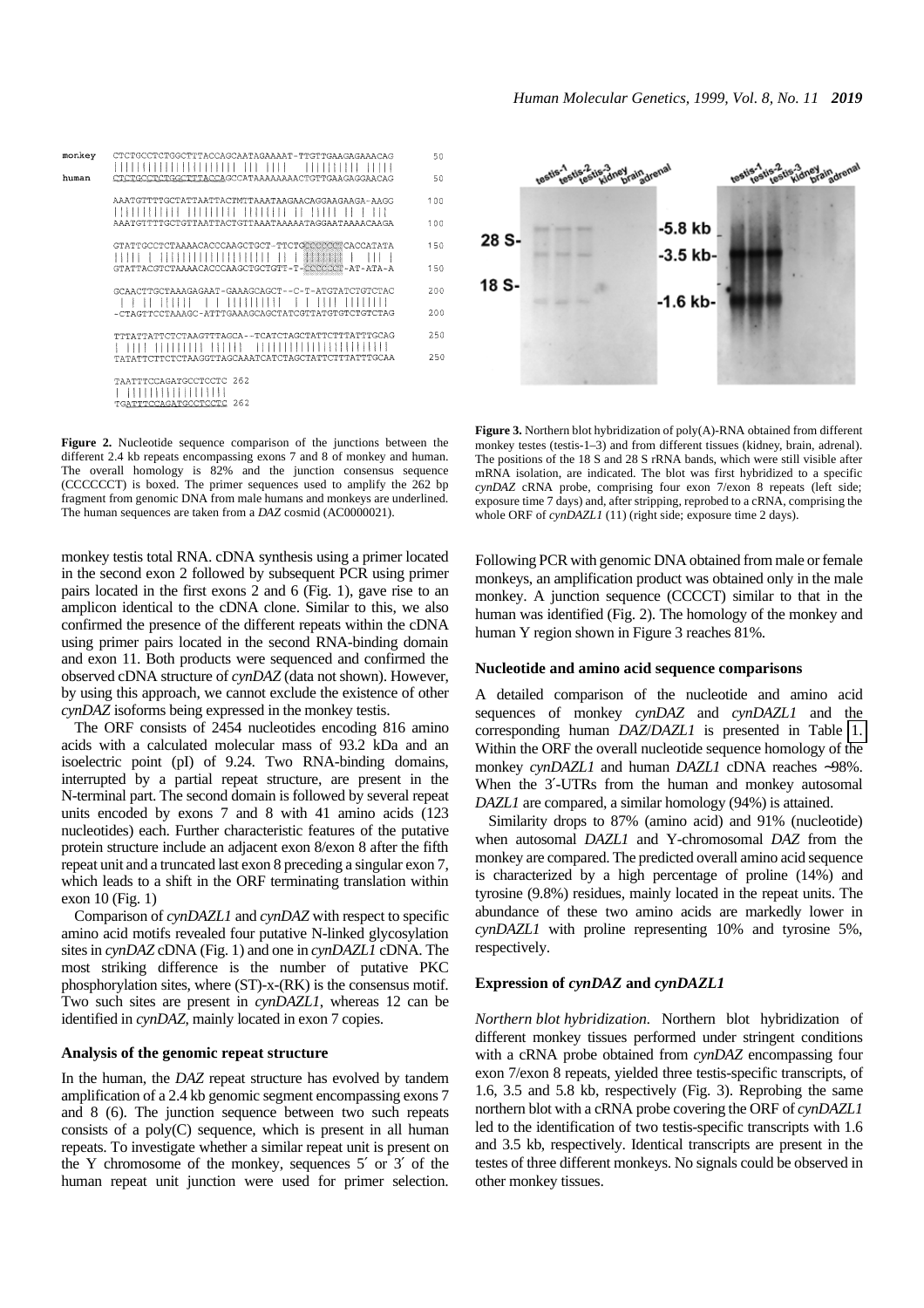|                                           | % Homology               |                                 |             |             |                 |              |
|-------------------------------------------|--------------------------|---------------------------------|-------------|-------------|-----------------|--------------|
|                                           | cynDAZ/DAZ               | cynDAZ/cynDAZL                  | cynDAZ/DAZL | DAZ/cynDAZL | <i>DAZ/DAZL</i> | DAZL/cynDAZL |
| Transcribed sequences                     | 90                       | 91.6                            | 91.7        | 92.6        | 92.2            | 98.5         |
| $5'$ -UTR                                 | $\overline{\phantom{0}}$ | $\hspace{0.1mm}-\hspace{0.1mm}$ | -           | 84.5        | 85              | 93.4         |
| $3'$ -UTR                                 | 90.5                     | 89.6                            | 88.5        | 89.6        | 89.1            | 94.2         |
| Amino acid sequences                      | 82.6                     | 87.1                            | 87.1        | 85.1        | 87.1            | 98           |
| RNA-binding domain<br>amino acid sequence | 85.7                     | 89.3                            | 89.2        | 89.3        | 89.3            | 100          |

<span id="page-3-0"></span>**Table 1.** Nucleotide and amino acid sequence comparison of human and monkey *DAZL1* and *DAZ* cDNA

Amino acid sequences were compared up to exon 8, since similarity drops markedly thereafter due to the shift in the ORF by a truncated exon 8 within *cynDAZ* and *DAZ*.

*Differential expression pattern of DAZ/DAZL1 protein in Old World and New World monkeys.* In the cynomolgus monkey, belonging to the Old World monkeys, a biphasic testicular expression pattern of *cynDAZ*/*cynDAZL1* was seen (Figs [4](#page-4-0) and [5\)](#page-7-19). The first wave of expression extends from A-pale-type spermatogonia to B-type spermatogonia (Fig. [4](#page-4-0)a and c) and vanishes in cells just prior to initiation of meiosis (preleptotene spermatocytes). *cynDAZ*/*cynDAZL1* protein expression could not be detected in leptotene, zygotene and early pachytene stages of the primary spermatocytes (Fig. [4](#page-4-0)a). The second wave of expression starts with advanced pachytene spermatocytes and is highest in spermatocytes just before germ cell divisions. The protein is still detectable in early spermatid stages (Fig. [4c](#page-4-0)) but staining diminishes thereafter. Staining was confined to germ cells. Since an antibody directed to a part of the RNA-binding domain common to *cynDAZ* and *cynDAZL1* was used, specific discrimination between the two protein expression patterns is not possible.

In testicular tissue of the marmoset (*Callithrix jacchus*), belonging to the New World monkeys and lacking the Y-chromosomal *DAZ*, specific staining was obtained in advanced primary spermatocytes starting with prophasic stages after the zygotene stage (Figs [4](#page-2-0) and [5](#page-5-0)). Expression was pronounced in late pachytene spermatocytes (Fig. [4d](#page-4-0) and f) prior to the second meiotic cell division. Expression was also detected in early spermatid stages (Fig. [4](#page-4-0)d and f). In spermatogonial stages no staining was observed (Fig. [4f](#page-4-0)). Staining specificity was demonstrated in both species by the lack of signals following omission of the primary antibody (data not shown) or preincubation of the primary antibody with the antigen (Fig. [4](#page-4-0)b and e).

#### **DISCUSSION**

We have cloned the autosomal *cynDAZL1* and the Ychromosomal *cynDAZ* cDNA of the Old World monkey *M.fascicularis* and investigated the testicular expression pattern. Comparison with the human *DAZ* genes yielded interesting insights into the evolution of the *DAZ* gene cluster and its role in spermatogenesis.

One of the remarkable features of *cynDAZ* cDNA is the presence of repeat units consisting of exons 7 and 8, whereas in the human *DAZ* cDNA repeat units are mainly formed by exon 7. At the genomic level both exons are present in either species, but transcription of exon 8 in the human is prohibited by mutations affecting the splice sites of exon 8 ([6\)](#page-7-5). Taking into account the

observed cDNA structures of *cynDAZ* and *cynDAZL1*, sequence homologies between the different repeats of *cynDAZ* and *DAZ* and the information on the genomic organization of *DAZ* and *DAZL1*, we suggest a revised sequence of evolutionary events leading from a hitherto unknown ancestral *DAZ* gene to the *DAZ* genes present today in the human and the cynomolgus monkey (Fig. [6](#page-5-0)).

A complete copy of the *DAZL1* transcription unit was transposed from an autosome to the Y chromosome. This translocation must have occurred after the splitting of the Old World and New World monkeys ∼40 million years ago [\(13](#page-7-11)).

Within the newly transposed gene a 2.4 kb genomic segment encompassing exons 7 and 8 was repeated. The assumption that the same amplification event must have taken place in one lineage is based on the high homology between the junction sequences of the 2.4 kb unit in the human and Old World monkey lineages (Fig. [3](#page-2-0)). Since the different repeats are not identical in the nucleotide sequences, a pedigree of the origins of the different repeats can be deduced. Amplification of the genomic segment resulted in the hypothetical repeats A and B. A then duplicated again, resulting in A and C, followed by splitting of C, creating D. Four repeats consisting of exons 7 and 8 are now present in the *DAZ* gene.

A deletion in B destroyed the right splice site of exon 8 and a nucleotide substitution in C created a new splice donor site, resulting in a truncated copy of exon 8 [\(6](#page-7-5)). These events must have taken place before splitting of species since in both monkey *cynDAZ* and human *DAZ* cDNA the last copy of exon 8 is truncated (35 nucleotides). Repeats A and D remained unaltered.

Splitting of the human and monkey lineages occurred ∼20 million years ago. Thereafter a mutation in the left splice site of exon 8 in repeat A disabled this exon in humans and a mutation changed the right splice site of exon 8 in repeat D [\(6\)](#page-7-5). It appears that most repeats present today in humans are derivatives of repeat D and therefore have the same mutation leading to lack of transcription of exon 8. This deduction is not possible for the monkey since the genomic sequences of the monkey *DAZ* gene are not yet known. In the monkey the last truncated exon 8 is followed by a singular exon 7 (Figs [1](#page-1-0) and [6\)](#page-5-0), whereas in the human truncated exon 8 is followed by exon 10. This points to an event disabling also the last copy of exon 8 in the human after the species split. Since these events are presumably specific for the lineage of humans and apes, the cynomolgus monkey still possesses a *DAZ* in which most of the transcribed repeat units consist of exons 7 and 8.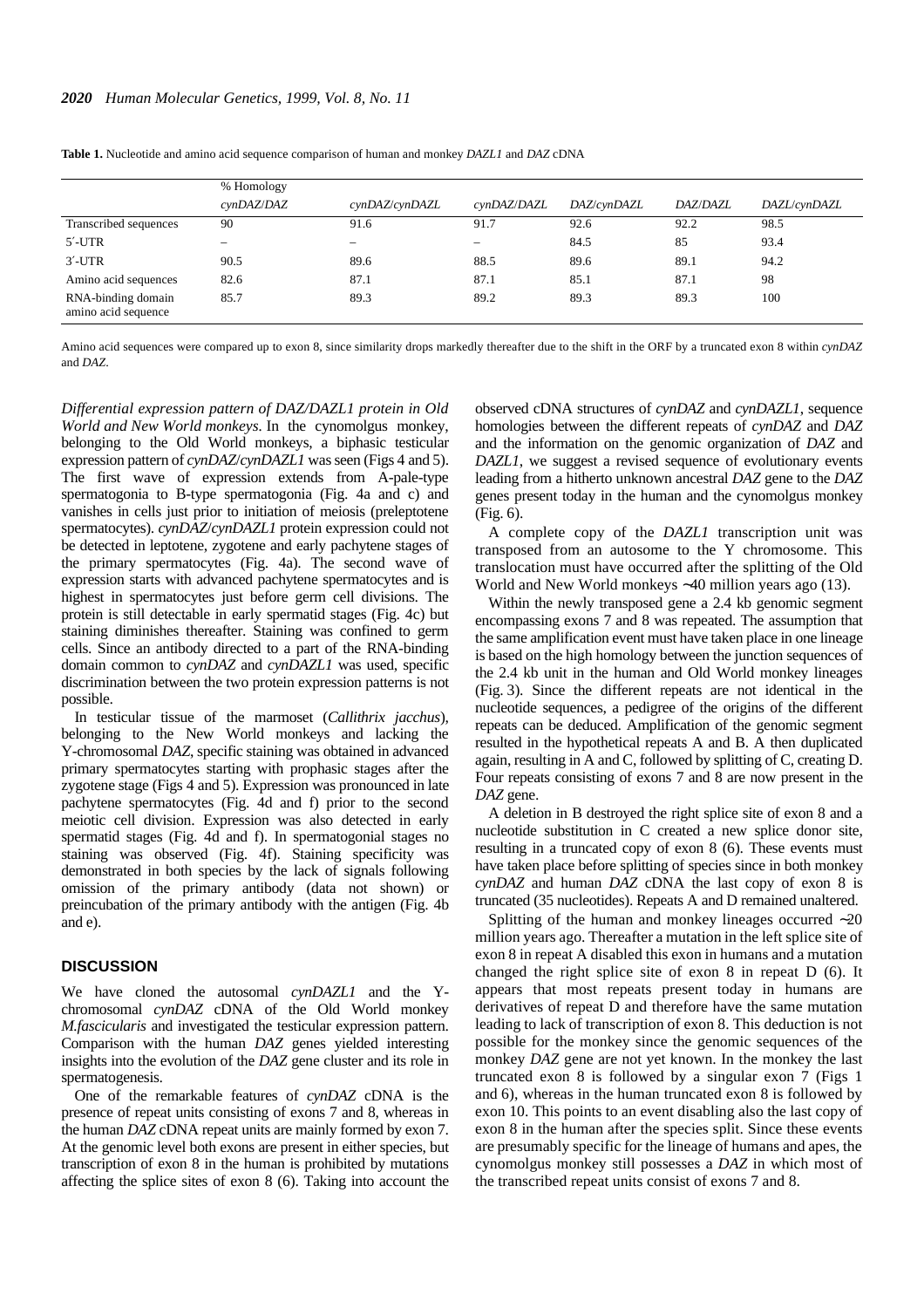<span id="page-4-0"></span>

**Figure 4.** Micrographs from cynomolgus monkey (a–c) and marmoset (d–f) testis stained for *DAZ*/*DAZL1* using a polyclonal antiserum and APAAP/Neufuchsin (red) for antigen detection and visualization. Sections are counterstained with hematoxylin. (**a**) Pachytene spermatocytes are stained intensely (white asterisks), whereas early spermatocyte clusters (black asterisks) and spermatids in various phases of elongation (black arrows) are negative. Some spermatogonia are positive (white arrows). (**b** and **e**) Preincubation of primary antibody with antigen abolished the stain. (**c**) High power magnification showing signals in B-type spermatogonia (short white arrows). Round spermatids (long white arrows) are weakly positive whereas elongated spermatids (black arrows) are negative. White asterisks denote clusters of positive pachytene spermatocytes. (**d**) In the marmoset, pachytene spermatocytes display signal (white asterisks) whereas earlier spermatocytes (black arrows) are negative. White arrows exemplify round spermatids with intense staining of cytoplasmatic structures. (**f**) High power magnification showing that A-type and B-type spermatogonia (black arrows) are negative. White asterisks indicate areas with intensely stained pachytene spermatocytes. Round spermatids (long white arrows) are also positive.

The resulting complete *DAZ* transcript unit then was amplified, giving rise to a multicopy gene family in the human. In Old World monkeys the presence of Y-chromosomal *DAZ* genes has been proven by comparative mapping studies ([23\)](#page-7-20) and Southern blot

experiments [\(7\)](#page-7-8), but the exact determination of *DAZ* copy number is presumably only possible using Fibre-FISH techniques [\(24](#page-7-21)). In the cynomolgus monkey at least two copies must have existed, one copy except exon 1 was translocated and inserted into exon 7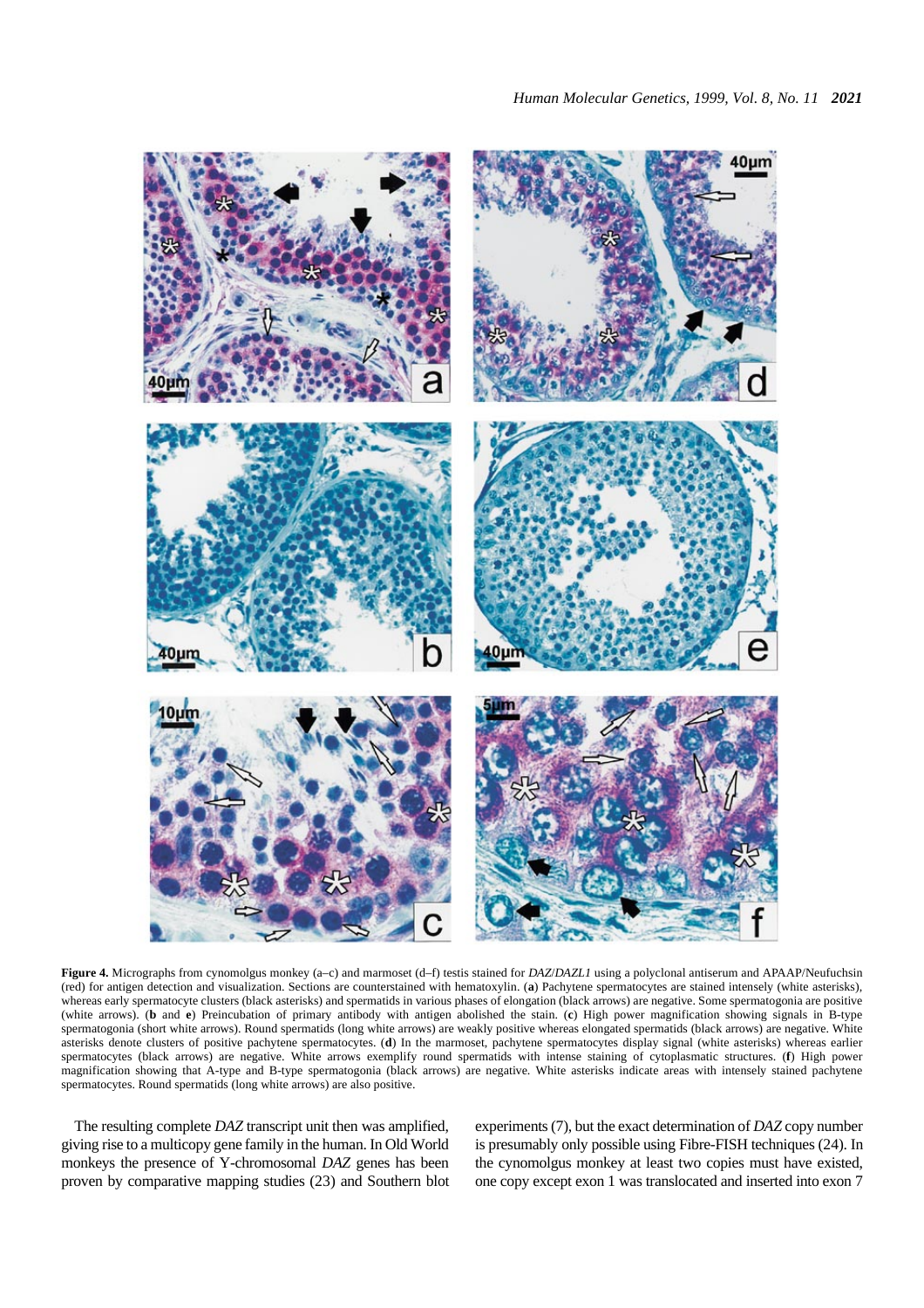<span id="page-5-0"></span>

**Figure 5.** Schematic representation of the *DAZ*/*DAZL1* protein expression pattern during spermatogenesis in an Old World (*M.fascicularis*) and a New World (*C.jacchus*) monkey. Arrows indicate germ cell types where expression was observed.



**Figure 6.** Proposed model for the evolution of *DAZ* in the human and in the cynomolgus monkey. For the evolution of the repeat units a phylogenetic tree was built based on the sequence differences within the different repeat units. Sequence data from monkey and the human were used. The RNA-binding domain of the ancestral Y-chromosomal *DAZ* is indicated by the black box and the remaining ORF, except exons 7 and 8, by the light grey boxes. The different repeats and their origins are given by letters A–D. Mutations affecting the splice sites or truncations of the different exons within a specific repeat are indicated by ° for repeat A, \* for repeat B, ′ for repeat C and a black square for repeat D. A detailed nucleotide sequence map of the model proposed can be obtained from the authors on request.

of the other gene copy, resulting in the generation of a *cynDAZ* gene as described here.

Northern blot experiments revealed two *cynDAZL1* transcripts with a size of 3.5 and 1.6 kb, respectively. Although the cDNA displays only one typical polyadenylation signal, it is likely that a shorter transcript is generated by alternative polyadenylation. Several *DAZL1* transcripts have also been described in the human

and mouse [\(2](#page-7-1)[,8](#page-7-22)). The signal obtained for the 5.8 kb *cynDAZ* transcript is clearly lower when compared with *cynDAZL1* mRNA; however, this does not necessarily reflect an overall decreased level of *cynDAZ* mRNA, since expression could be high in certain germ cells, e.g. spermatogonia, presenting only a minor fraction of the testis homogenates being used for mRNA isolation. The same transcript size is present in three animals, indicating the lack of gross alternative splicing events of *cynDAZ* mRNA.

Since the first description of *DAZ*, the question of whether it is functional or just a vestigial gene cluster on the Y chromosome has been discussed. Along this line substitution rates in the first five exons and four introns of *DAZ* from several species, including humans, were investigated and found not to be significantly different, implying a neutral genetic drift and the absence of functional selective pressures on *DAZ* [\(25](#page-7-23)). However, from recent studies [\(10](#page-7-7),[24](#page-7-21)) it is evident that the *DAZ* gene cluster consists of more than two gene copies, as was assumed by Agulnik *et al.* [\(25](#page-7-23)), leaving open the possibility that distinct copies of the *DAZ* gene are beneficial for spermatogenesis. For *cynDAZ* it is noteworthy that despite several duplications and rearrangements the ORF is preserved, indicating a selective pressure at the translational level. The view in favor of a function is further strengthened by experiments in which the capacity of *DAZ* to complement the sterile phenotype of the *Dazl1* null mouse was investigated. Heterologous expression of *DAZ* in these mice increases the number of germ cells and leads to a survival into pachytene stages of meiosis [\(26\)](#page-7-24). The partial recovery of spermatogenesis in mice by using human *DAZ* also suggests that the target mRNA for *DAZL1* and *DAZ* during spermatogenesis is either similar or identical. Studies in *Xenopus* have shown that the *DAZL1* homolog interacts with G- and U-rich RNAs *in vivo* [\(16\)](#page-7-13). In *Drosophila Boule*, a ortholog of *DAZL1*, interacts with the translational regulation of *twine*, encoding a Cdc25-type phosphatase, which is crucial for the transition from  $G<sub>2</sub>$  to M phase during meiosis [\(27\)](#page-7-25). In this regard the presence of 12 phosphorylation motifs is an interesting feature of *cynDAZ*. If these sites undergo phosphorylation it could have an impact on the activity of *cynDAZ*. Studies in yeast indicated that RNA-binding proteins control the cell cycle switch from mitotic to meiotic cell divisions [\(28](#page-7-26)). The protein is phosphorylated by protein kinases, thereby promoting the mitotic cycle or triggering the meiotic cycle by dephosphorylation. This model would in part resemble the expression pattern of *DAZ*/*DAZL1* that is present in mitotic [\(29](#page-7-27)) and meiotic [\(17](#page-7-14)[,18](#page-7-15),[30\)](#page-7-28) cells.

The protein expression of *DAZL1* and *DAZ* is confined to certain germ cell types, but seems to vary between species. In rodents, a large expression window for *DAZL1*, ranging from intermediate spermatogonia to round spermatids, exists [\(18\)](#page-7-15). This window is much narrower in New World monkeys, where expression is restricted to late spermatocytes and early spermatids. In Old World monkeys *cynDAZ*/*DAZL1* protein could be detected during spermatogonial stages and advanced pachytene spermatocytes (Fig. [5](#page-5-0)). Although in our immunohistochemical approach it was not possible to distinguish between *cynDAZ* and *cynDAZL1*, it is tempting to speculate that the expression pattern obtained in spermatogonia might represent *cynDAZ*. These findings point to an additional function of *cynDAZ*/*cynDAZL1* during early stages of spermatogenesis in the Old World monkey not needed in the New World monkey. Interestingly, *DAZ* expression is highest in human spermatogonia [\(17\)](#page-7-14) and deletions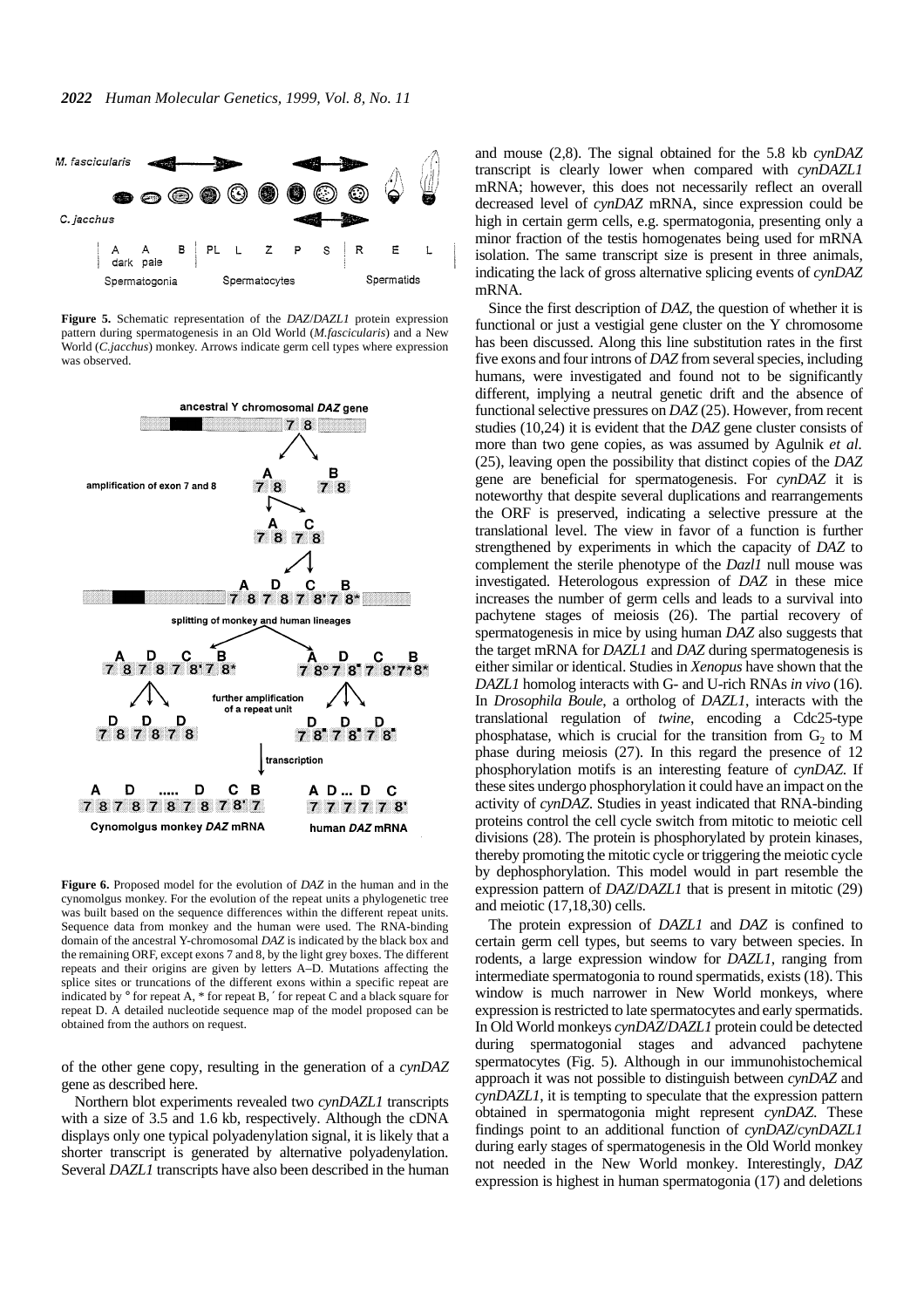of *DAZ* in infertile men frequently cause a Sertoli-cell-only syndrome or oligozoospermia, strongly indicating that *DAZ* is an essential factor for the generation and maintenance of spermatogonial stem cell population.

Finally, the fact that *cynDAZ* possesses two RNA recognition motifs (RRMs) might point to a function different from *DAZ* or *DAZL1* homologs. The presence of two RRMs can either affect binding affinities to target mRNAs or change the type of target mRNA. Similar to *cynDAZ*, a number of RNA-binding proteins have been described bearing two or more RRMs, all being essential for spermatogenesis [\(31](#page-7-29)). In nearly all cases the target mRNA is not known, and further research is needed to identify target mRNAs for *cynDAZ* and *DAZ*, and gain insights into the functional role of the *DAZ* gene family during spermatogenesis.

## **MATERIALS AND METHODS**

#### **Animals**

Testes from adult cynomolgus monkeys (*M.fascicularis*) and common marmosets (*C.jacchus*) were collected at autopsy and partly snap-frozen or fixed in Bouin's fluid for subsequent analysis.

#### **cDNA library screening**

The monkey testis cDNA library was constructed using the oligodT primed cDNA synthesis kit (Stratagene, Heidelberg, Germany) employing the Uni-ZAPXR unidirectional phagemid vector. Plating of recombinant phages, generation of replica filters and hybridization were performed according to the standard protocols. Hybridization was performed at 60°C for 16–18 h. Filters were washed at a final stringency of  $1 \times$  SSC/0.1% SDS at 60 $^{\circ}$ C and exposed for 1–2 days at –80 $^{\circ}$ C using intensifying screens. Positive clones were purified by plaque isolation and two additional screening procedures. Phagemids were excised according to the manufacturer's protocol and the corresponding cDNAs sequenced from both directions.

## **5**′**-RACE of** *cynDAZ*

Based on the partial cDNA sequence a specific *cynDAZ* reverse primer (GCGCGACTCGGGGCTGAAGATATG; position 449–472) was used for cDNA synthesis from monkey testis RNA. Subsequent PCR was performed using a forward primer (GCCTGCCACCACCATGTCTGC, position -13 to 8 based on the human *DAZ* sequence [\(2](#page-7-1)). The PCR fragments obtained were cloned into the TA cloning vector (Invitrogen, Heidelberg, Germany) and sequenced.

## **Northern blot hybridization**

mRNA was isolated from different tissues of cynomolgus monkeys using the Fast Track kit (Invitrogen, Heidelberg, Germany). Electrophoresis of mRNA was performed in 1% denaturing agarose gels, the mRNA was blotted onto nylon membranes (Amersham, Freiburg, Germany) and fixed by crosslinking through UV irradiation. Filters were prehybridized at 58°C in  $5 \times$  SSPE ( $1 \times$  SSPE: 15 M NaCl, 10 mM NaH<sub>2</sub>PO<sub>4</sub>, 1 mM EDTA), 50% formamide, 2× Denhardt's solution and 1% SDS with 0.1 mg/ml denatured salmon sperm DNA. Hybridization conditions were identical to those for prehybridization but with the addition of a  $[32P]$ CTP-labelled cRNA probe with a final concentration of  $0.5 \times 10^6$  c.p.m./ml. As probe either a cDNA cloned in pGEM-T (Promega, Madison, WI) containing the ORF of *cynDAZL1*, linearized by *Sac*II digestion and transcribed by T7-RNA polymerase or a cDNA containing four exon 7 and 8 repeat units from *cynDAZ*, linearized by *Sal*I digestion and transcribed by T3-RNA polymerase, were used. Hybridization was performed overnight for 16–18 h followed by washing at a final stringency of 0.1 SSC/0.1 SDS at 68°C. The blots were exposed to X-ray films (Amersham) for 2–7 days using intensifying screens at –80°C.

## **Genomic DNA isolation**

Genomic DNA was isolated from blood samples of women, men and cynomolgus monkeys using the nucleon extraction and purification kit (Amersham). In the different PCR experiments 100– 300 ng DNA were used (PCR-cycling conditions: 35× 40 s at 94°C, 30 s at 58°C, 1.5 min at 72°C). For the amplification of the 2.4 kb genomic unit junctions in the monkey and human two primers based on the human sequence were used: forward, CTCT-GCCTCTGGCTTTACCA; reverse, GAGGAGGCATCTGGAA-ATCATT.

#### **Sequence analysis**

For sequence analysis the FASTA (version 3) program was used. The phylogenetic studies were performed with the PHYLIP (Phylogeny Inference Package, version 3.5c) program.

#### **Immunohistochemistry**

Bouin's fixed specimens were dehydrated, embedded in paraffin, and sectioned at 5 µm. After deparaffinization, rehydration and blocking of unspecific binding using 5% normal porcine serum, the sections were incubated with a rabbit polyclonal antibody (antiserum 149) directed to a peptide (HGKKLKLGPAIRKQKL) common in human *DAZ* and *DAZL1* (R. Reijo *et al*., unpublished data) at 1:400–1:1000 dilutions overnight at 4°C. Following washing steps [3× TBS (0.05 M Tris, 0.15 M NaCl, pH 7.6), 5 min each], sections were incubated with a second antibody (monoclonal mouse anti-rabbit Ig, 1:50 dilution; Dako, Hamburg, Germany) for 30 min at room temperature. After a second washing step an antibody–enzyme complex (porcine APAAP; Sigma, Deisenhofen, Germany) was added and incubated for 30 min at room temperature. After a final washing step the sections were incubated for 15 min with Newfuchsin. The reaction was stopped, sections were counterstained with haematoxylin, dehydrated and mounted. For assessment of method specificity the primary antibody was omitted. Antibody specificity was evaluated by pre-incubation of the primary antibody overnight at 4°C using the synthetic antigenic peptide. For the experiments, antibody dilution was kept constant at 1:400 and a 0.1% peptide (1 mg/ml) solution was added at volumes ranging from 1:1, 2:1, 5:1 and 8:1 (peptide:antibody). On the next day, following washing steps, the immunohistochemical protocol was applied as described above, using the peptide/antibody mixture as primary antibody solution.